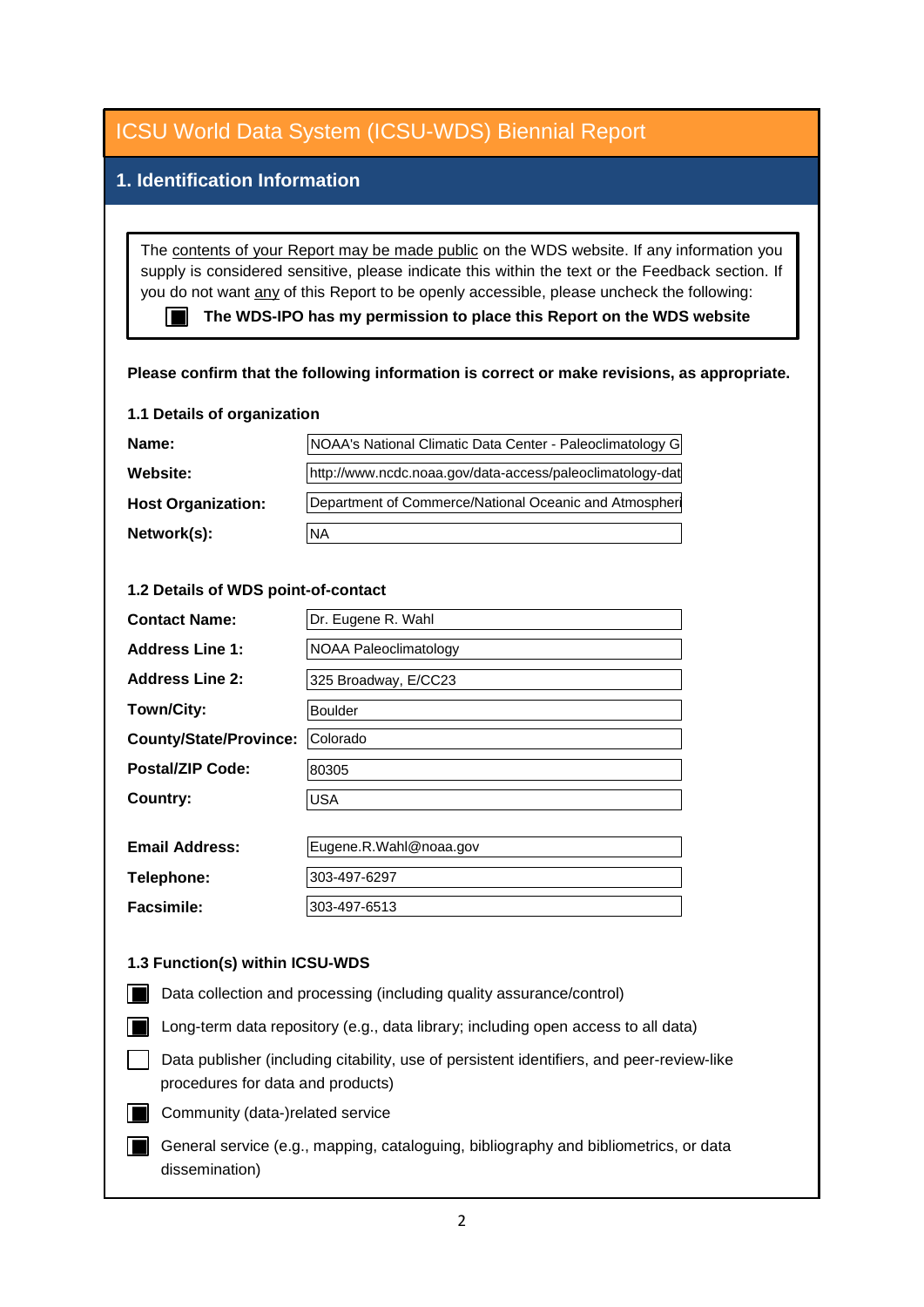## **2. Remit & Status**

#### **2.1 Please provide a short summary of the remit of your organization. [Max. ≈ 250 words]**

We maintain an archive of paleoclimatology data for NOAA's National Climatic Data Center, and serve as a long term repository for paleo data produced with US federal funding (~50%), and from international data providers (~50%).

We maintain the world's largest archive of paleoclimatology and paleoenvironmental data, and do this as the formal World Data Center for Paleoclimatology.

We are a data coordination center for the international Past Global Changes (PAGES) IGBP program along with other international scientific initiatives. We maintain an advisory panel in the United States, and we routinely interact with NOAA data management experts to follow sanctioned archive and stewardship practices.

Mission statement: To provide the paleoclimate data and information needed to understand and model inter-annual to centennialscale environmental variability. We provide extensive documentation regarding the types of data archived, the long term stewardship commitment, the protocols followed in data management, the target communities, and the rights and roles of users.

#### **Guidance**

- Include here
	- o The mission of your organization and its responsibilities
	- o Links to strategic documents/business plans for achieving this mission
	- o Any stakeholders, for example, data producers/depositors and user community(ies)

#### **2.2 Please provide a short summary of the current status of your organization. [Max. ≈ 250 words]**

NOAA-Paleoclimatology/WDC for Paleoclimatology is a working group within the Global Climate Applications Division (GCAD) of the National Climatic Data Center (NCDC) of the National Environmental Satellite and Data Information Service (NESDIS) of the National Oceanic and Atmospheric Administration (NOAA) of the Department of Commerce (DOC) of the United States.

We are currently funded with 2 full-time PhD scientists, and 3 full-time professional data managers/programming and data base experts. There is ~\$600,000 direct and indirect support for these staff members, along with ~\$300,000 of IT and infrastructure support from NCDC through GCAD and other divisions. There are also 0.2 PhD scientists and 2 full-time research assistants working on a special project for 1 year.

The archive consists of over 11,000 proxy records and climate reconstructions, typically growing by an additional 200+ records per year. Recent download rates have been approximately 15,000 per month. Data ingest and download rates have increased 10-20% annually for the past several years.

#### **Guidance**

- Give details on your
	- o Organizational structure, including the connections to your host organization
	- o Funding
	- o Staffing levels
	- o Usage statistics, for instance, number of national/international users or downloads
- In particular, please indicate any changes to the above over the last two years and whether any changes are anticipated to occur within the next two years.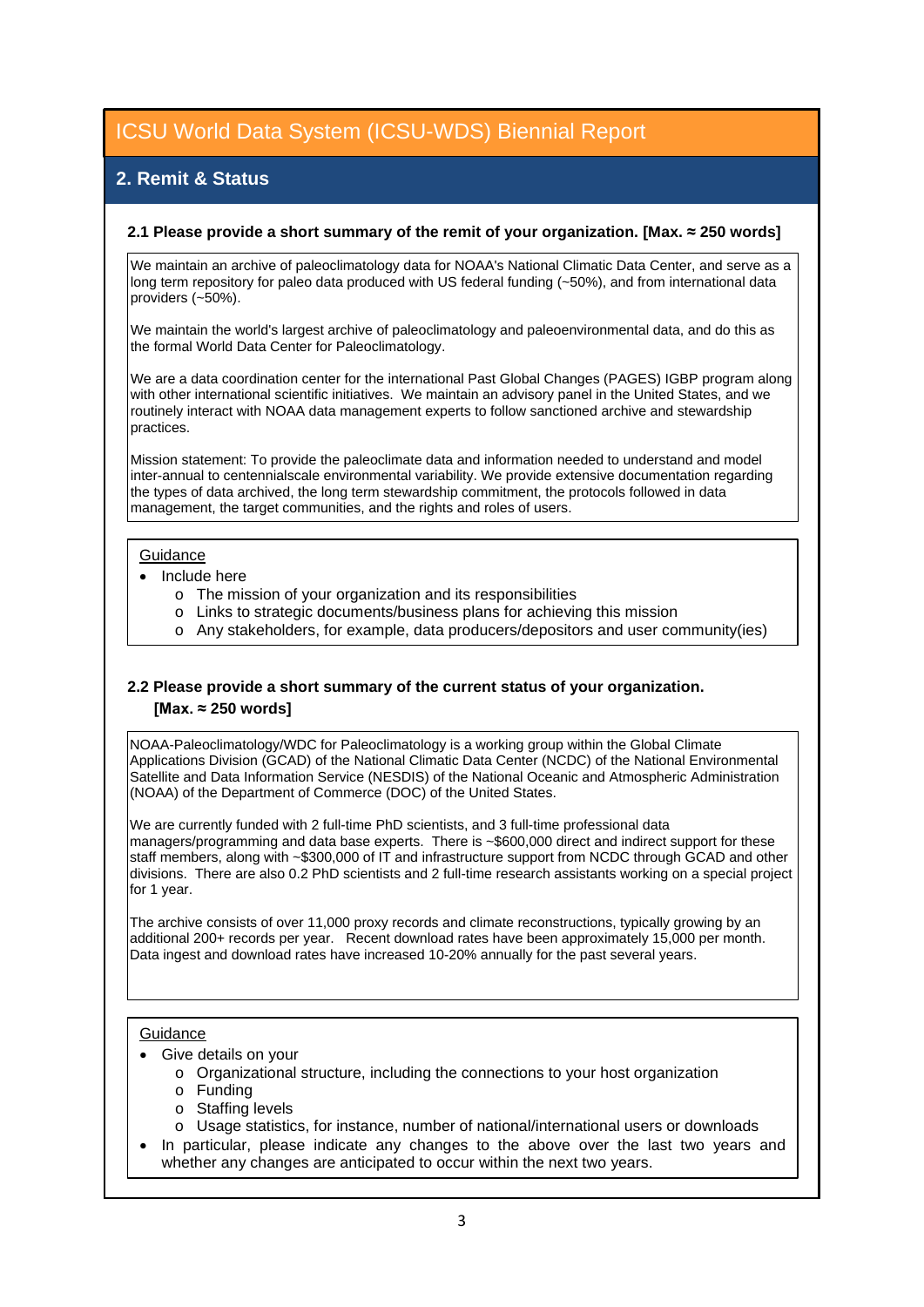### **3. Activities & Developments**

**Note: In this section, you may wish to cite other reports your organization has generated (e.g., annual reports), as deemed necessary. Please provide links to those reports here and reference them in your responses. [Free text]**

#### **3.1 Please list any major conferences/meetings attended by your organization over the previous two years. [Max. ≈ 100 words]**

GBP PAGES2K Project meetings; Visiting Scientist, CLISAP Program, HZG and University of Hamburg, Germany, summer 2014; American Geophysical Union Fall Meeting, San Francisco (2013 and 2014); American Mathematical Society and Mathematical Association of America Annual Meeting, San Diego (2013)

#### **3.2 Please list any major articles or research papers produced by your organization over the previous two years. [Max. ≈ 100 words]**

Wahl, Eugene, Henry Diaz, Jason Smerdon, and Caspar Ammann, 2014, "Late Winter Temperature Response to Large Tropical Volcanic Eruptions in Temperate Western North America: Relationship to ENSO Phases", Global and Planetary Change, 238-250.

Morrill, C., E. M. Ward, A. J. Wagner, B. L. Otto-Bliesner, and N. Rosenbloom (2014), Large sensitivity to freshwater forcing location in 8.2 ka simulations, Paleoceanography, 29, 930–945.

#### **3.3 Please list any capacity building/training efforts by your organization over the previous two years. [Max. ≈ 100 words]**

Oracle Database training; Agile Development project management training; visiting scientist, NCAR Institute for Mathematics Applied to Geosciences

#### **3.4 Please mention any engagement by your organization with ICSU research programmes [\(list available here\)](http://www.icsu.org/what-we-do/@@category_search?path=/icsu/what-we-do&Subject:list=International%20Research%20Collaboration) and with WDS (e.g., in Working Groups). [Max. ≈ 100 words]**

WDC Paleo serves as the IGBP PAGES2k project data coordination center, and developed data handling tools for ingest of PAGES2k data.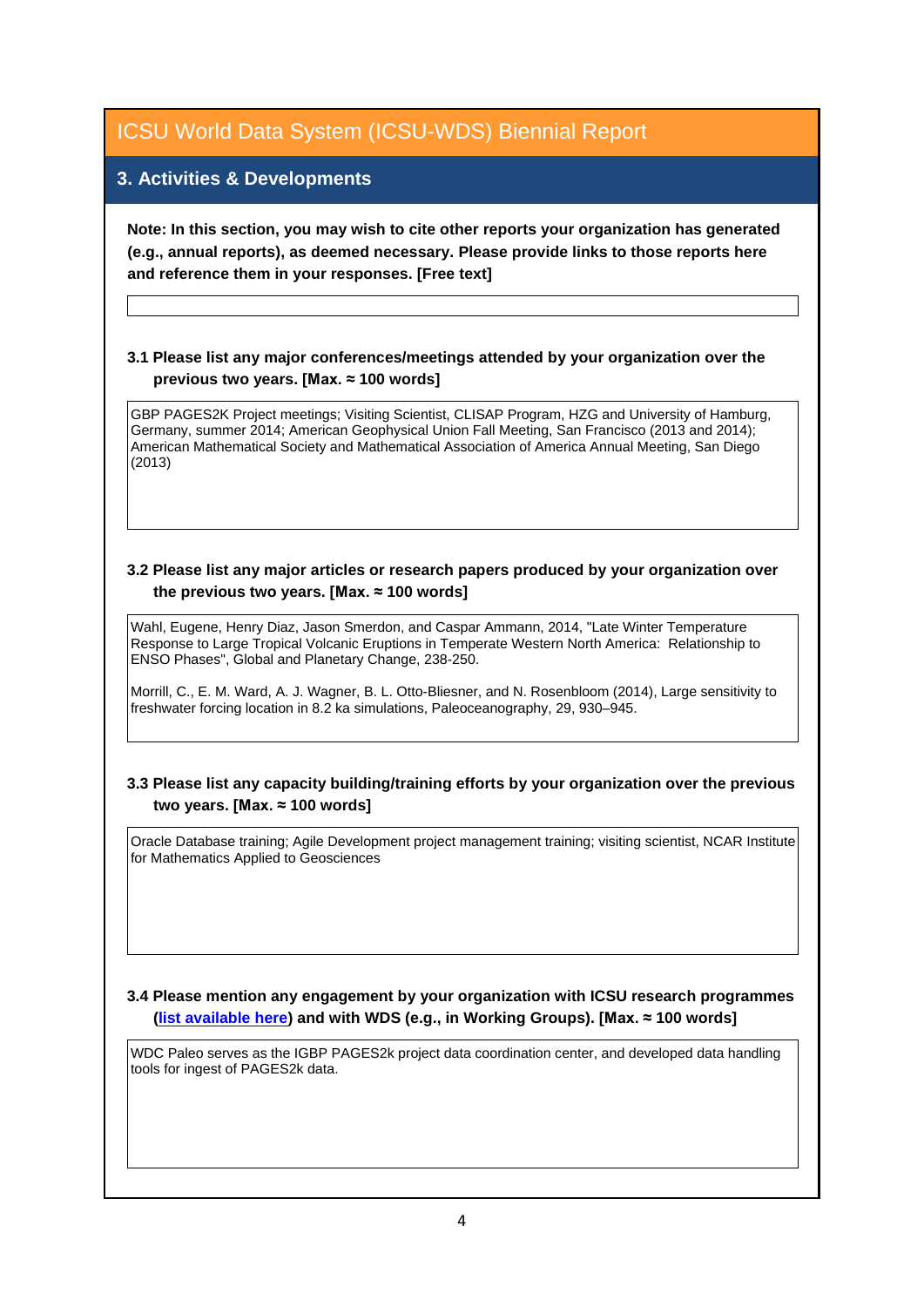### **3. Activities & Developments (Continued)**

### **3.5 Please give an overview of the status of any previously ongoing and new scientific and technological developments within your organization over the previous two years. [Max. ≈ 200 words]**

Adoption of a standardized, permanently archivable data format template for all newly acquired records. Data format is both machine and human readable, includes site, contributor, and publication metadata, plus age models and full data series with data variable definitions. Template was designed in conjunction with IGBP PAGES2k project. We implemented an Open Geospatial Consortium catalog service for the Web to facilitate harvesting of metadata for all holdings. Metadata are archived in standard XML formats, e.g., DIF and Dublin Core (at the data set level) and ISO (at the collection level). GIS map-based interfaces are available for all holdings, as ESRI Arc-GIS and Google Earth-KMZ representations. Data search capabilities including free-text and user-defined (e.g. spatial and temporal parameters) were implemented.

#### **3.6 Please give an overview of any new data, products, and services offered by your organization over the previous two years. [Max. ≈ 200 words]**

All WDC Paleo data sets are included in an internet-searchable archive containing over 11,000 proxy records and climate reconstructions. WWW interface is updated, and new data set listing capabilities have been added. Newer records are presented in machine readable structured format. The entire web presence is being updated into larger-scale Drupal content management system at the level of the National Climatic Data Center. Cave speleothem accumulated proxy data product was produced. PAGES 2K project data (proxy and reconstructions) are offered as specialized presentations. Enhanced archive with metadata catalogs of software resources, data repositories, and databases.

#### **3.7 Please give an overview of any new standards or best practices adopted by your organization over the previous two years. [Max. ≈ 200 words]**

New standardized data format template is an informatics best practice, with defined schema providing for script-readable metadata, including site, contributor, and publication metadata, plus age models and data series with data variable definitions. Older unstructured metadata is being phased out. Archive holdings are updated on a nightly basis.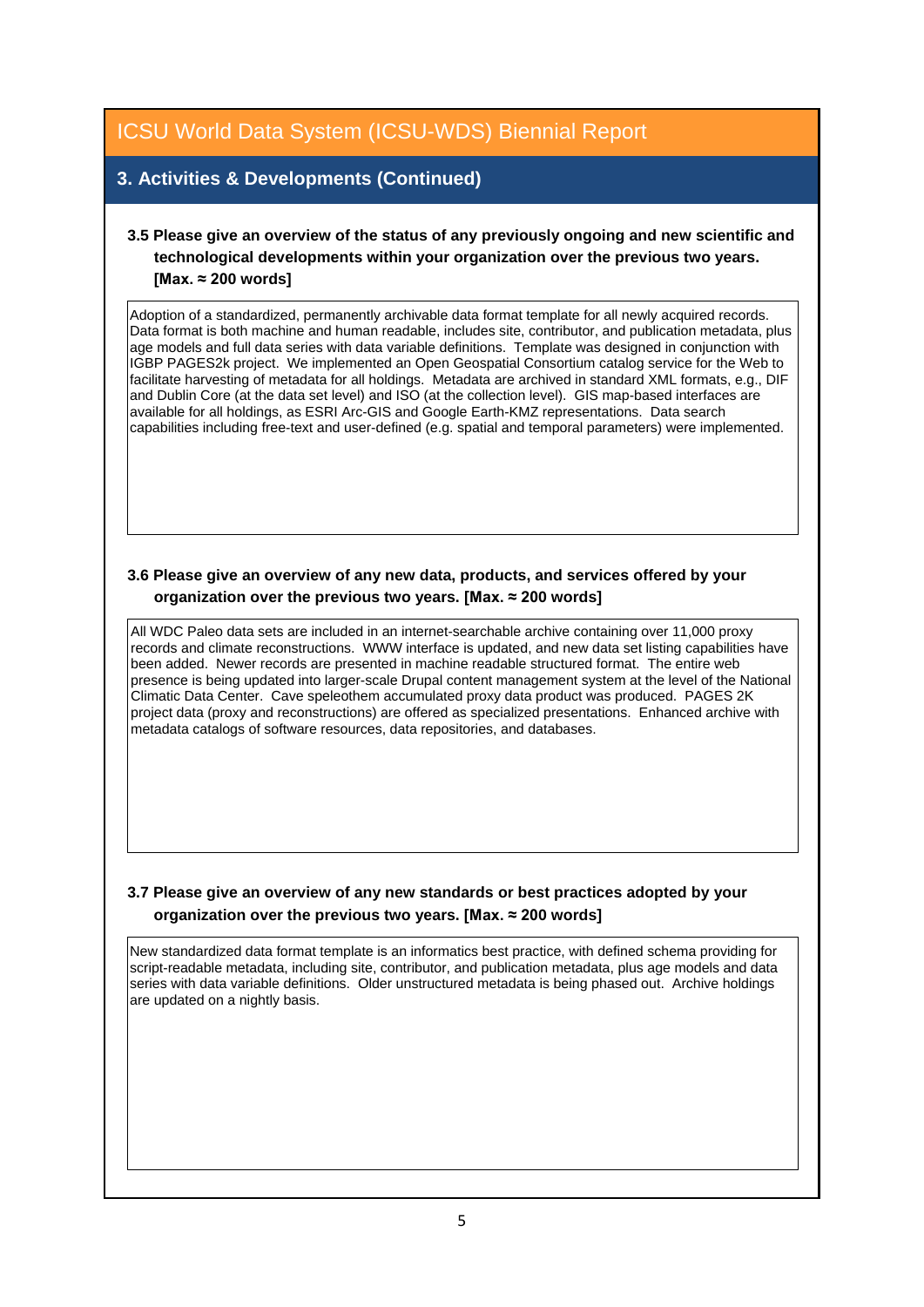## **4. Assessment & Accreditation**

#### **4.1 Please supply details of any formal assessment or accreditation your organization has undergone within the last two years (other than WDS certification). [Max. ≈ 100 words]**

No formal accreditation review. An external academic advisory panel was convened in February 2014. The panel reviewed current practices and funding in April 2014, and recommended services improvements including the structured data process now adopted by WDC Paleo.

#### **Guidance**

• An assessment or accreditation should ideally be performed by external body, for example, the Data Seal of Approval, an umbrella organization (network), or certification under ISO 9001. However, it may also include the adoption of an internal Quality Management System/Framework without official ISO 9001 certification. If your organization has a documented Quality Manual, please mention this and attach it to your report.

#### **4.2 Please list any changes within your organization related to its accreditation as a WDS Member. In particular, please refer to any feedback given by the Reviewers of your organization's application on WDS criteria that required future clarification or improvement. [Max. ≈ 450 words]**

I am not aware of changes within the organization related to its accreditation as a WDS member. Clarification responses to the reviewers of our prior application were provided by David Anderson in February, 2013.